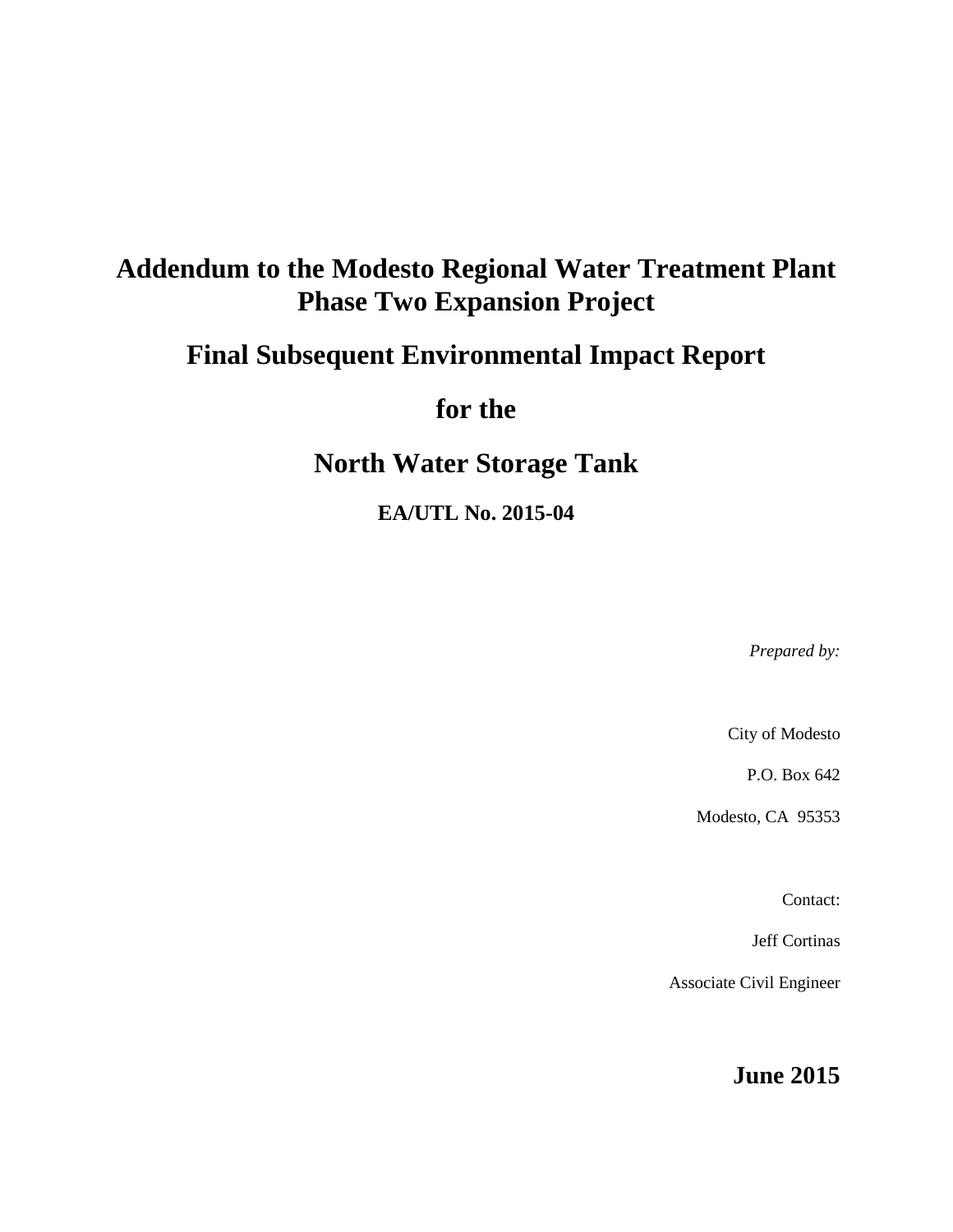## **Chapter 1: INTRODUCTION AND PROJECT DESCRIPTION**

## **INTRODUCTION**

The City of Modesto ("City") is proposing the development of a water storage tank to serve the North area in accordance with the North Tank project, tank site N-1 as assessed in the Modesto Regional Water Treatment Plant (MRWTP) Phase Two Expansion Project Final Subsequent Environmental Impact Report (FSEIR).

Given the passage of time since the preparation of the FESIR, this document presents an update of the circumstances of the proposed water storage tank. Previously, the City and the Modesto Irrigation District (MID) prepared and certified a subsequent Environmental Impact Report (EIR) for the Phase Two Expansion project (SCH No.2004022013). The FSEIR was certified in July 2005 and the Phase Two Expansion project was approved in October, 2005. This Addendum will be the second addendum to the FSEIR, the first Addendum having been prepared in connection with site selection for the South Tank project in 2008.

Additionally, subsequent to the preparation and consideration of the FSEIR, consideration of Greenhouse Gas Emissions/Climate Change has become a consideration for California Environmental Quality Act (CEQA) assessment. This topic was assessed, and mitigation(s) identified, in the City of Modesto Final Master Environmental Impact Report for the Urban Area General Plan update (FMEIR UAGP) (SCH No. 2007072023). This Addendum incorporates the analysis of this report and serves as an Addendum to that document as well.

Specifically, this Addendum assesses the extent to which the environmental effects of the currently proposed site are adequately addressed by the previously prepared and considered FSEIR (and FMEIR UAGP as related to climate change). This document contains the evidence for determining whether the environmental effects of the proposed North Tank project continues to be covered by the previously prepared FSEIR (and FMEIR UAGP), and is an Addendum to both these EIR.

## **USE OF ADDENDUM TO PREVIOUS ENVIRONMENTAL IMPACT REPORT**

Section 15164(a) of the State CEQA Guidelines states that an addendum to a previously certified EIR can be prepared if "some changes or additions are necessary but none of the conditions described in Section 15162 [of the CEQA Guidelines] calling for preparation of a subsequent EIR have occurred." The addendum need not be circulated for public review, and must be considered with the FSEIR prior to making a decision on the project.

The proposed alternative location on site and its development generally falls within the scope of the previously certified FSEIR, as the project is identical to that proposed and evaluated in the report. Due to the passage of time, this Addendum was prepared to determine and to document that the analysis in the FSEIR continues to be relevant. This Addendum includes information and analysis supporting the finding that none of the conditions set forth in Section 15162 of the State CEQA Guidelines will occur as a result of the passage of time and therefore preparation of a subsequent EIR is not required.

The proposed project is one of the sub-projects assessed in the FSEIR at project level, and the circumstances under which the alternative location on site and its development will implemented are not substantially different from those under which the FSEIR was originally certified. No new information has become available that shows the project will have significant effects not discussed in the previously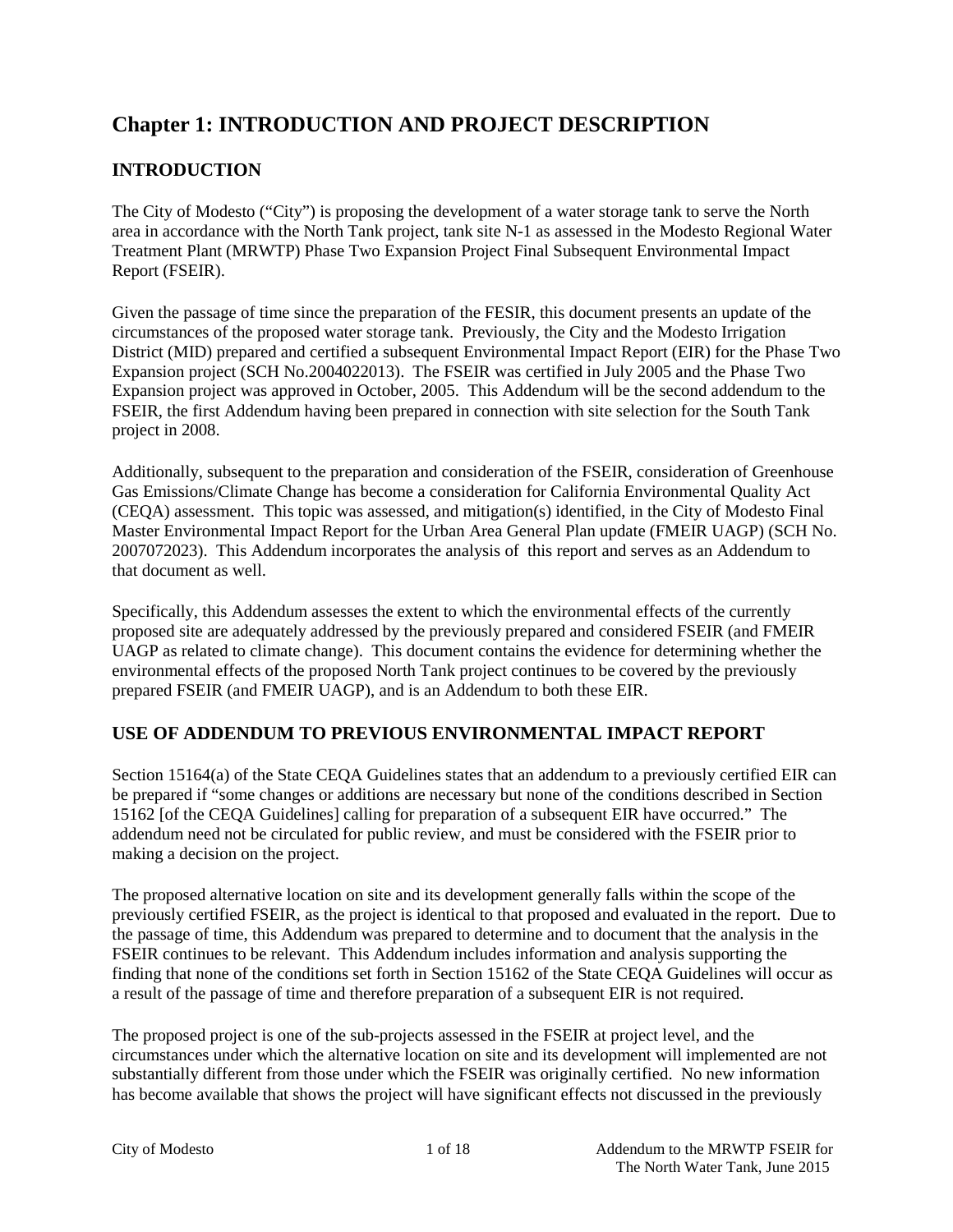certified FSEIR, that significant effects previously examined will be substantially more severe than was shown in the previously certified FSEIR, or that mitigation measures or alternatives previously found infeasible or unacceptable are now feasible or could be implemented.

### **PROJECT DESCRIPTION**

The current project is the implementation of the North Tank on site N-1, at the northeast corner of Tully Road and Bangs Avenue (37° 42' 24" N 121° 00' 34" W). This project is one of the sub-projects identified and analyzed in the FSEIR, site location N-1, on a parcel of 6.3 acres in Stanislaus County APN 046-012-006. The proposed site is shown in Figure 1 of this Addendum.

Development of the site will be identical to that proposed, described, and evaluated in the FSEIR.

## **PROJECT LOCATION AND HISTORY**

The Modesto Surface Water Treatment project was first initiated between the City and MID and in the 1980's, and Phase I of the project was the subject of an EIR that was completed in March 1990 by URS Consultants in conjunction with the MID. This first phase included construction of a diversion structure, a treatment facility, and backbone distribution facilities including transmission lines and terminal reservoirs (tanks). The project was approved in 1990.

With increasing demand, the City and MID then undertook study of the MRWTP Phase Two Expansion Project, including preparation of a FSEIR, prepared by the environmental consulting firm Jones and Stokes for the City and MID. The Phase Two Expansion project included construction of expanded treatment facilities and additional downstream facilities, including transmission pipelines and tanks. The FSEIR specifically analyzed an additional 6 million gallon reservoir tank, known as the North Tank, to be located on a site in northeast Modesto area. Three sites, N-1, N-2, and N-3 were identified and evaluated.

The subject site, located at the northeast corner of Tully Road and Bangs Avenue, is designated as site N-1. The site is designated as Business Park on the Modesto Urban Area General Plan. Surrounding land uses are generally agricultural, with future designations for Business Park to the north, east, and south and Residential to the west across Tully Rd.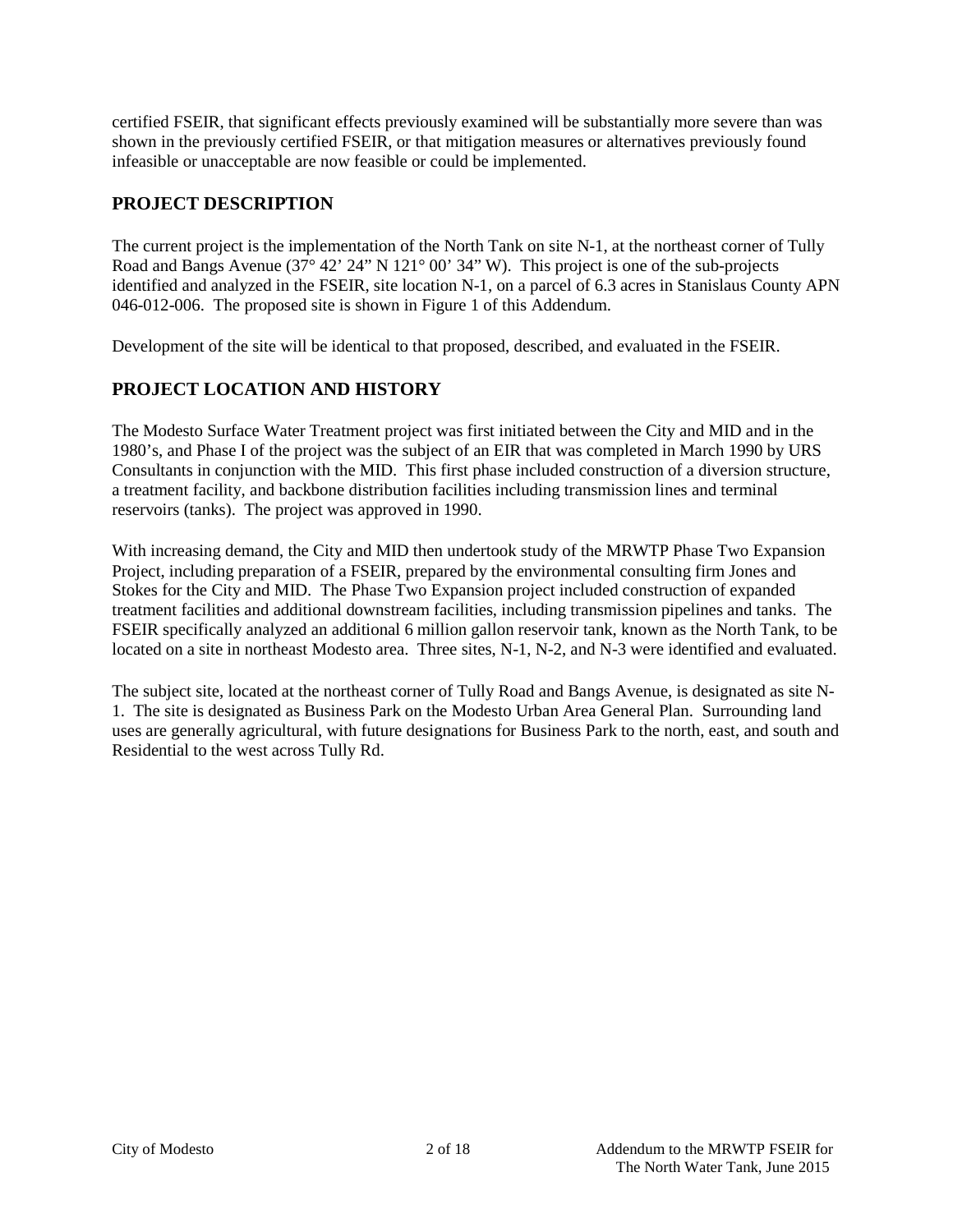

**Figure 1. North Tank Site N-1**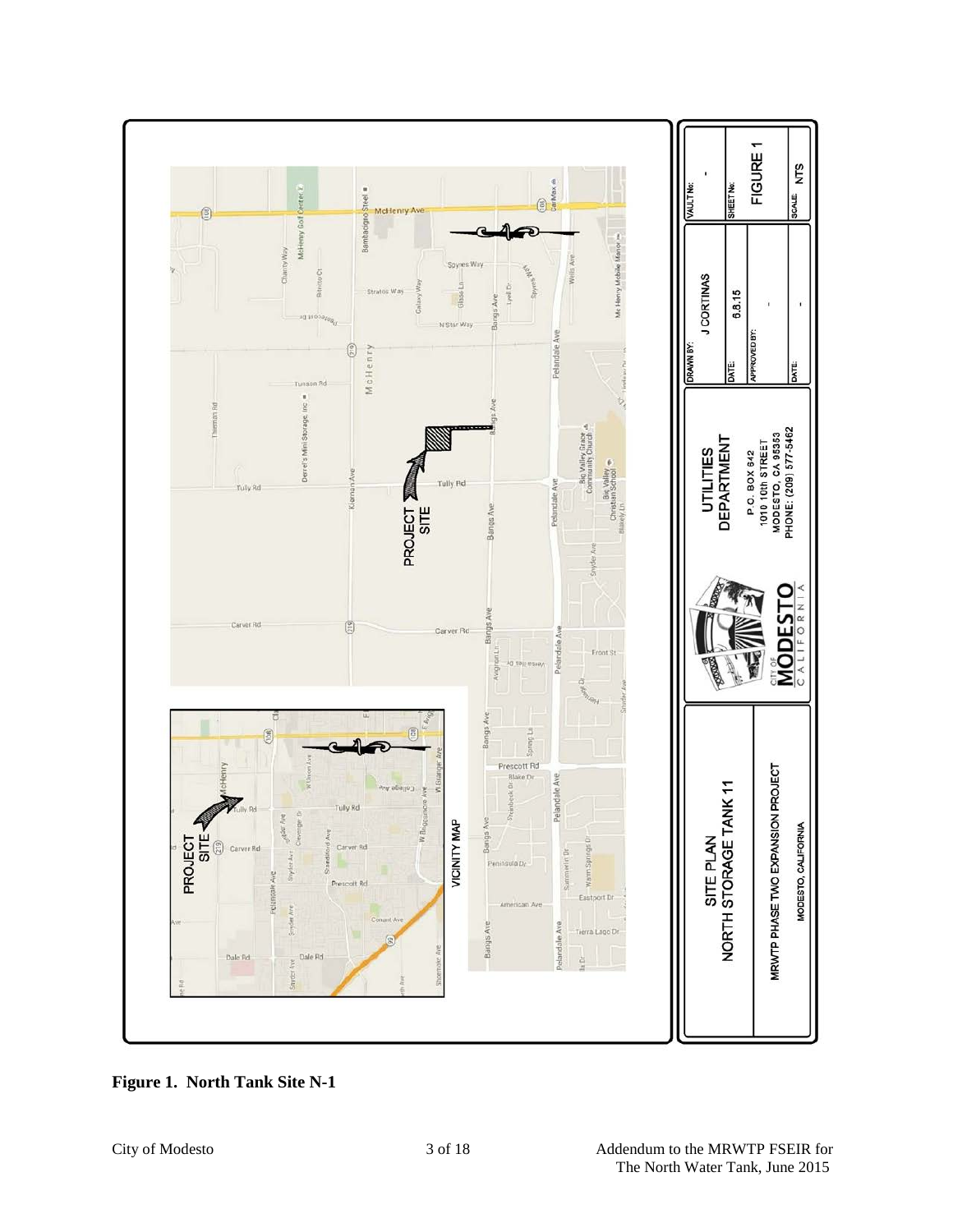## **Chapter 2: EVALUATION OF ENVIRONMENTAL IMPACTS**

This chapter evaluates the environmental impacts of the proposed alternative location on site in relation to the impacts evaluated in the FSEIR (and, for Greenhouse Gases, the FMEIR UAGP). Section numbers are keyed to the section numbers in the FSEIR. Mitigation measures referred to in this section are included in Appendix A.

Impacts:

| LS |  |  | Less than Significant |  |
|----|--|--|-----------------------|--|
|    |  |  |                       |  |

- PS = Potentially Significant but Mitigable
- $S =$  Significant but Mitigable
- SU = Significant and Unavoidable

## **3.1 AESTHETICS and VISUAL RESOURCES**

The proposed site is located in the Kiernan-McHenry CPD, designated for business park use. The visual characteristics of the site are identified in the FSEIR. As was the case at the time of preparation of the FSEIR, residential development is relatively remote from the project site; the closest existing residential area is about ¼ mile away southwest of the Tully Rd/Pelandale Ave intersection. The FSEIR found that construction of a tank on site N-1 would result in less than significant impact on views of open space during construction, and significant and unavoidable impact on such views during operation. The FSEIR identified the following Impacts and Mitigation Measures:

**Impact AES-3**: Adverse Effect on Views of Open Space During Construction (LS) Environmental Commitments CS-1 though CS-3

**Impact AES-4**: Adverse Effect on Views of Open Space During Operation (SU) Environmental Commitments SD-1 through SD-7

**Impact AES-5**: Changes in Light and Glare (LS) Environmental Commitments SD-3 and SD-4

No changes in the project are proposed and no significant changes in the surrounding circumstances would give rise to new impacts. Therefore, impacts associated with Aesthetics and Visual Resources including light and glare would remain the same as those identified in the FSEIR.

### **3.2 AGRICULTURAL RESOURCES**

The proposed site is located on a parcel which is currently fallow and surrounded by agricultural fields at the northeast corner of Tully Road and Bangs Avenue, an area designated in the Modesto Urban Area General Plan for Business Park. The site's agricultural resource characteristics are identified in the FSEIR. The FSEIR identified the following Impacts and Mitigation Measures:

**Impact AG-4**: Conversion of Prime Farmland to Non Agricultural Use (SU) Mitigation Measure AG-4: Compensation for Loss of Farmland

**Impact AG-6**: Conflict with Agricultural Uses on Nearby Properties and Long Term Conversion of Farmland to Non-Agricultural Use (SU) No mitigation feasible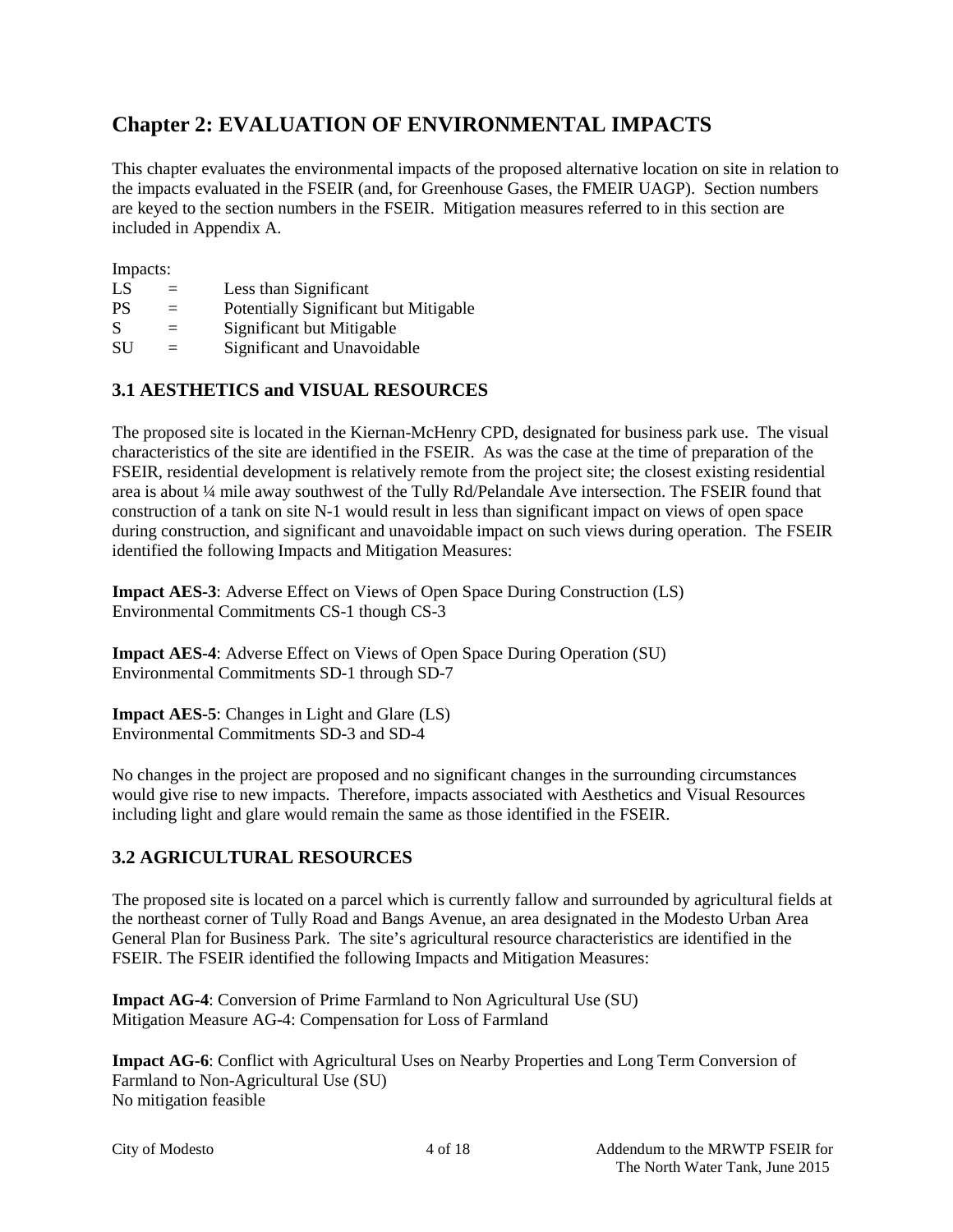No changes in the project are proposed. Therefore, impacts associated with Agricultural Resources would remain the same as those identified in the FSEIR.

## **3.3 AIR QUALITY**

The FSEIR identified the following Impacts and Mitigation Measures:

**Impact Air-5**: Temporary Increase in Construction-Related Emissions during Construction Activities of the City of Modesto Facilities (SU) Environmental commitment AQ-1, AQ-2, GC-3, GC-4, GC-5, GC-6, GC-7, and GC-10

**Impact Air-6**: Emissions during operation of standby generators (SU) No mitigation feasible

**Impact Air-7**: Construction-Related Diesel Health Risk (LS) No mitigation feasible

**Impact Air-8**: Growth-Related Vehicle Emissions (SU) No mitigation feasible

No changes in the project are proposed, and no changes to the air quality circumstances under which the project is undertaken have occurred. Therefore, impacts associated with Air Quality would remain the same as those identified in the FSEIR.

#### **3.4 WATER RESOURCES**

The proposed project is as proposed and evaluated in the FSEIR. The proposed location on site would not result in any change or addition to any water resource impacts. The FSEIR identified the following potential Impacts and Mitigation Measures:

**Impact WR-10**: Change in Drainage Patterns (LS): Environmental commitment WQ-1

**Impact WR-11**: Construction-Related Water Quality Effects (LS): Environmental Commitments WQ-1 through WQ-3

**Impact WR-12**: Water Quality Impacts from Increased Drainage (PS): Environmental Commitment WQ-1 and Mitigation Measures WR-12a, WR-12b, and WR-12c

**Impact WR-13:** Water Quality Impacts from Project Operations (LS) No mitigation required

**Impact WR-14:** Changes in Groundwater Quantity (LS) No mitigation required

**Impact WR-15:** Flood Hazards (LS) No mitigation required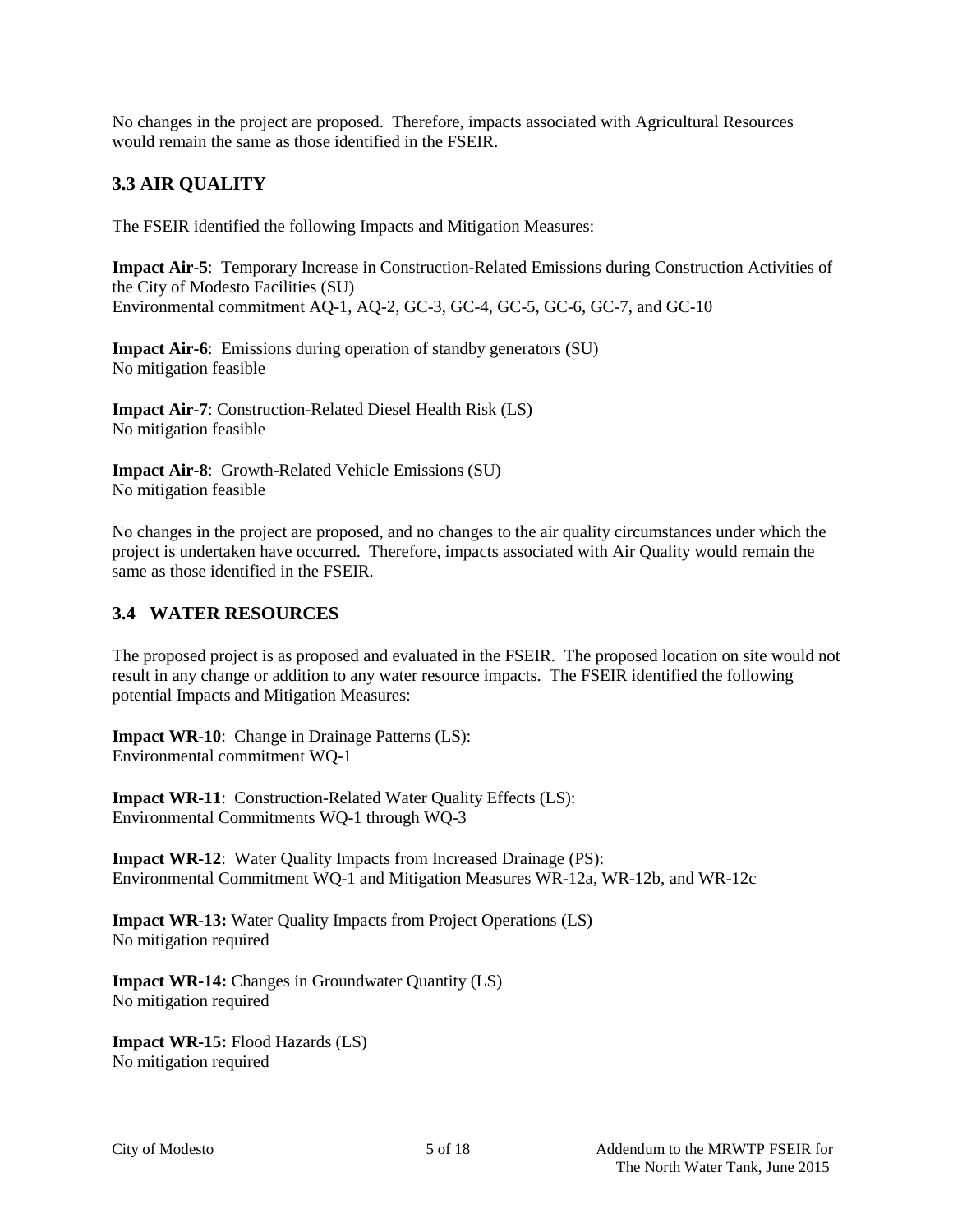**Impact WR-16:** Seiche, Tsunami, or Mudflow Hazards (LS) No mitigation required

No changes in the project are proposed, and no changes to the water resources circumstances under which the project is undertaken have occurred. Therefore, impacts associated with Water Resources would remain the same as those identified in the FSEIR.

### **3.5 NOISE**

The proposed site is located in the Kiernan/McHenry SP area, designated for Business Park, is surrounded by agricultural use, and is about 1/4 mile from existing residential use. The site characteristics related to noise are unchanged from those identified in the FSEIR. The FSEIR identified the following potential Impacts and Mitigation Measures:

**Impact NZ-3**: Exposure of Noise-Sensitive Receptors to Construction Noise (LS) Environmental Commitments NR-1 through NR- 3, GC-9 and GC-10

**Impact NZ-4**: Exposure of Noise-Sensitive Receptors to Construction Noise (LS) No mitigation required

No changes in the project are proposed, and no changes to the noise-related circumstances under which the project is undertaken have occurred. Therefore, impacts associated with Noise would remain the same as those identified in the FSEIR.

### **3.6 POPULATION AND HOUSING**

The FSEIR identified the following potential Impacts and Mitigation Measures:

**Impact POP-2**: Substantial Induction of Growth in the City of Modesto (SU) No feasible mitigation

No changes in the project are proposed. Therefore, impacts associated with Population and Housing would remain the same as those identified in the FSEIR.

### **3.7 RECREATION**

The proposed site is located in the Kiernan/McHenry Specific Plan area, designated for business park use. The proposed location on site would not result in any change or addition to any recreation impacts in the project area. The FSEIR identified the following potential Impacts and Mitigation Measures:

**Impact REC-2**: Temporary Disruption to Recreational Opportunities during Construction (LS) No Mitigation required

No changes in the project are proposed, and no changes to the recreation-related circumstances under which the project is undertaken have occurred. Therefore, impacts associated with Recreation would remain the same as those identified in the FSEIR.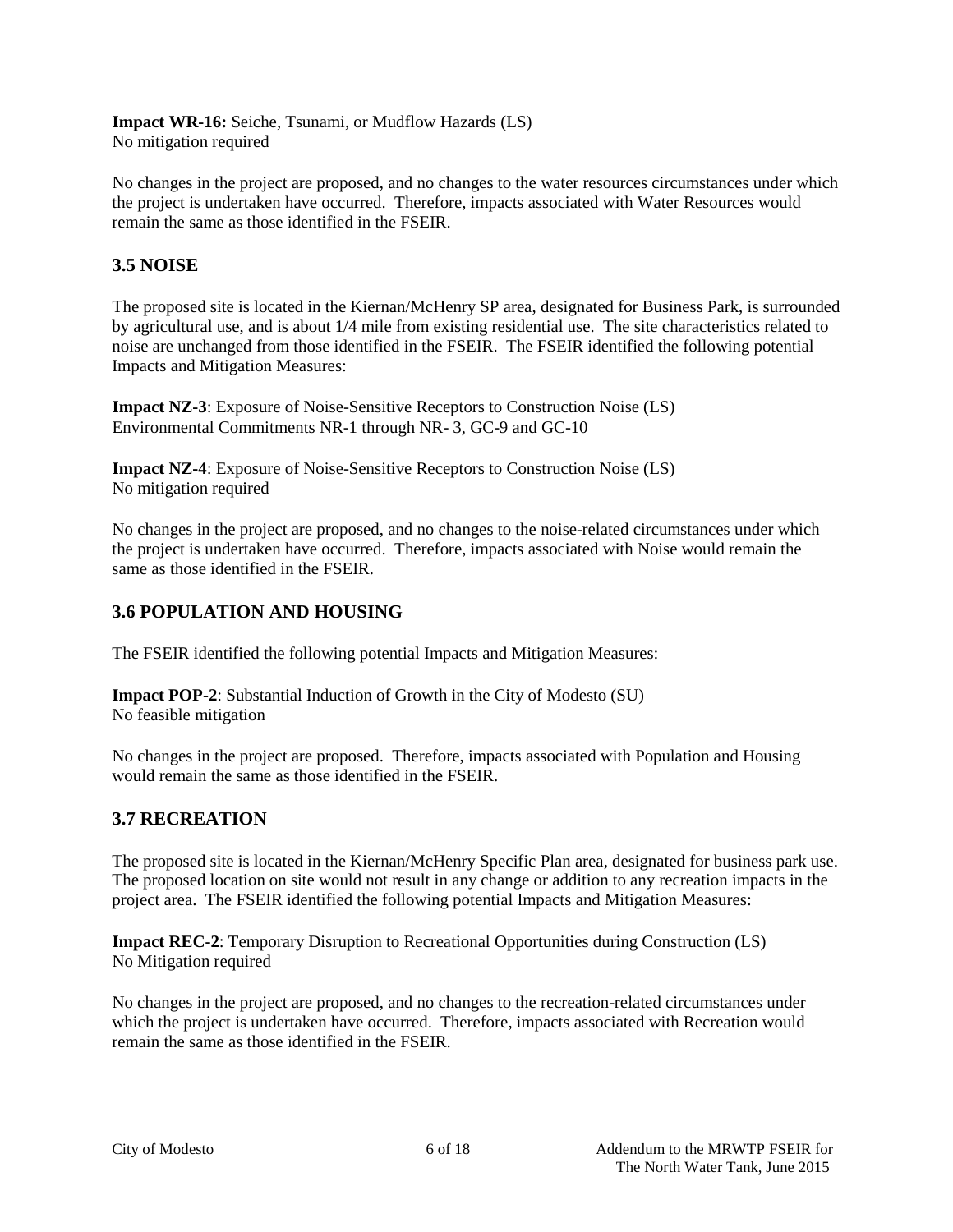### **3.8 CULTURAL RESOURCES**

The proposed site is located in the Kiernan/McHenry Specific Plan area. The proposed site would not result in any change or addition to any cultural resource impacts. The FSEIR identified the following potential Impacts and Mitigation Measures:

**CR-1**: Disturbance to Previously Undiscovered Archeological Resources (PS) Mitigation Measure CR-1

**CR-2**: Disturbance to Previously Undiscovered Human Remains (PS) Mitigation Measure CR-2

No changes in the project are proposed, and no changes to the Cultural Resources circumstances under which the project is undertaken have occurred. Therefore, impacts associated with Cultural Resources would remain the same as those identified in the FSEIR.

### **3.9 BIOLOGICAL RESOURCES**

The proposed site is located on a currently fallow parcel within the Kiernan/McHenry Specific Plan area. The FSEIR identified the following potential Impacts and Mitigation Measures:

**Bio-3**: Loss of up to 15 Acres of Foraging Habitat of Swainson's Hawk, White-tailed Kite, and other Special-Status and Non-Special-Status Migratory Birds and Raptors (PS) Mitigation Measure Bio-3

**Bio-4**: Potential Disturbance of Nesting Swainson's Hawks (PS) Mitigation Measure Bio-4

**Bio-5**: Loss of Western Burrowing Owl Nesting and Foraging Habitat (PS) Mitigation Measure Bio-5

No changes in the project are proposed, and no changes to the Biological Resources circumstances under which the project is undertaken have occurred. Therefore, impacts associated with Biological Resources would remain the same as those identified in the FSEIR.

### **3.10 TRANSPORTATION/TRAFFIC**

The proposed site is located on a parcel in the Kiernan/McHenry Specific Plan area. The FSEIR identified the following potential Impacts and Mitigation Measures:

**Impact TR-3**: Temporary Traffic Increases and Potential for LOS Degradation during Construction of Water Storage Tanks and Control Valves (PS) Environmental Commitment TC-1

**Impact TR-4**: Temporary Traffic Increases and Potential for LOS Degradation During Construction of Tank and Main Pipelines (LS) Environmental Commitment TC-1 and Mitigation Measure TR-4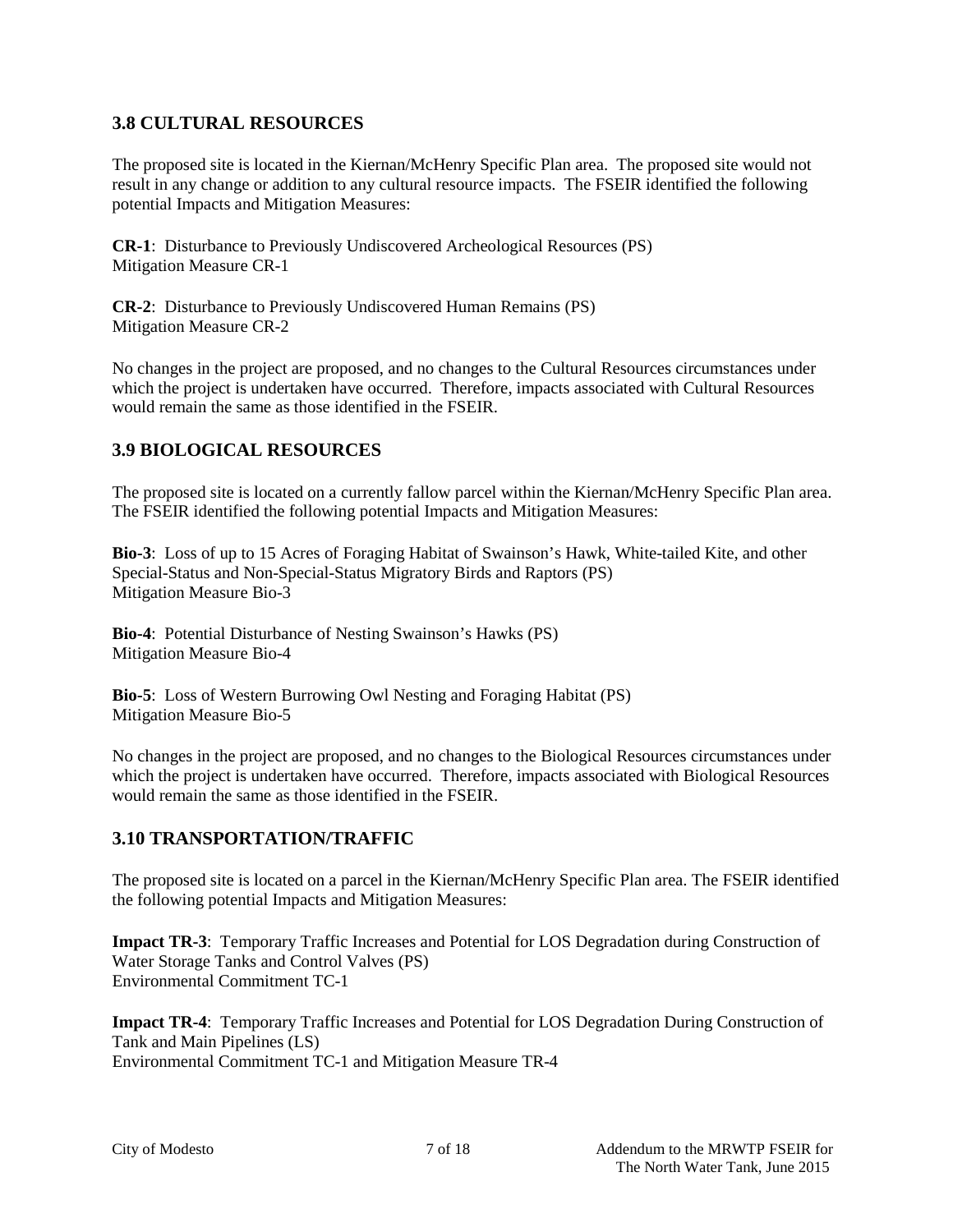**Impact TR-5**: Temporary Traffic Increases and Potential for Degradation of Traffic Safety During Construction of Tank and Main Pipelines (LS) Environmental Commitment TC-1

**Impact TR-6**: Interference with Emergency Access and Circulation during Construction of Tank and Main Pipelines (LS) Environmental Commitment TC-1

**Impact TR-9**: Potential for Increased Traffics and Los Degradation from Operation and Maintenance  $(LS)$ No Mitigation required

No changes in the project are proposed, and no changes to the traffic and transportation circumstances under which the project is undertaken have occurred. Therefore, any impacts associated with Traffic and Transportation would remain the same as those identified in the FSEIR.

## **CLIMATE CHANGE**

This topic is addressed in Chapter 4, Section 21 of the FMEIR UAGP. This report concludes that development of the urban area would have a cumulative contribution to Global climate change and that policies CL-3 through CL-26 of the General Plan serve to reduce emissions of greenhouse gases in connection with development of the Urban Area. These policies would be applicable to the broader planning and implementation of development in the City but do not directly affect the proposed project.

## **GROWTH INDUCING IMPACTS/CUMULATIVE IMPACTS**

The development of the proposed site is specifically identified in the FSEIR. No change or addition to any growth inducing or cumulative impacts beyond that identified in the FSEIR would occur with implementation of this project.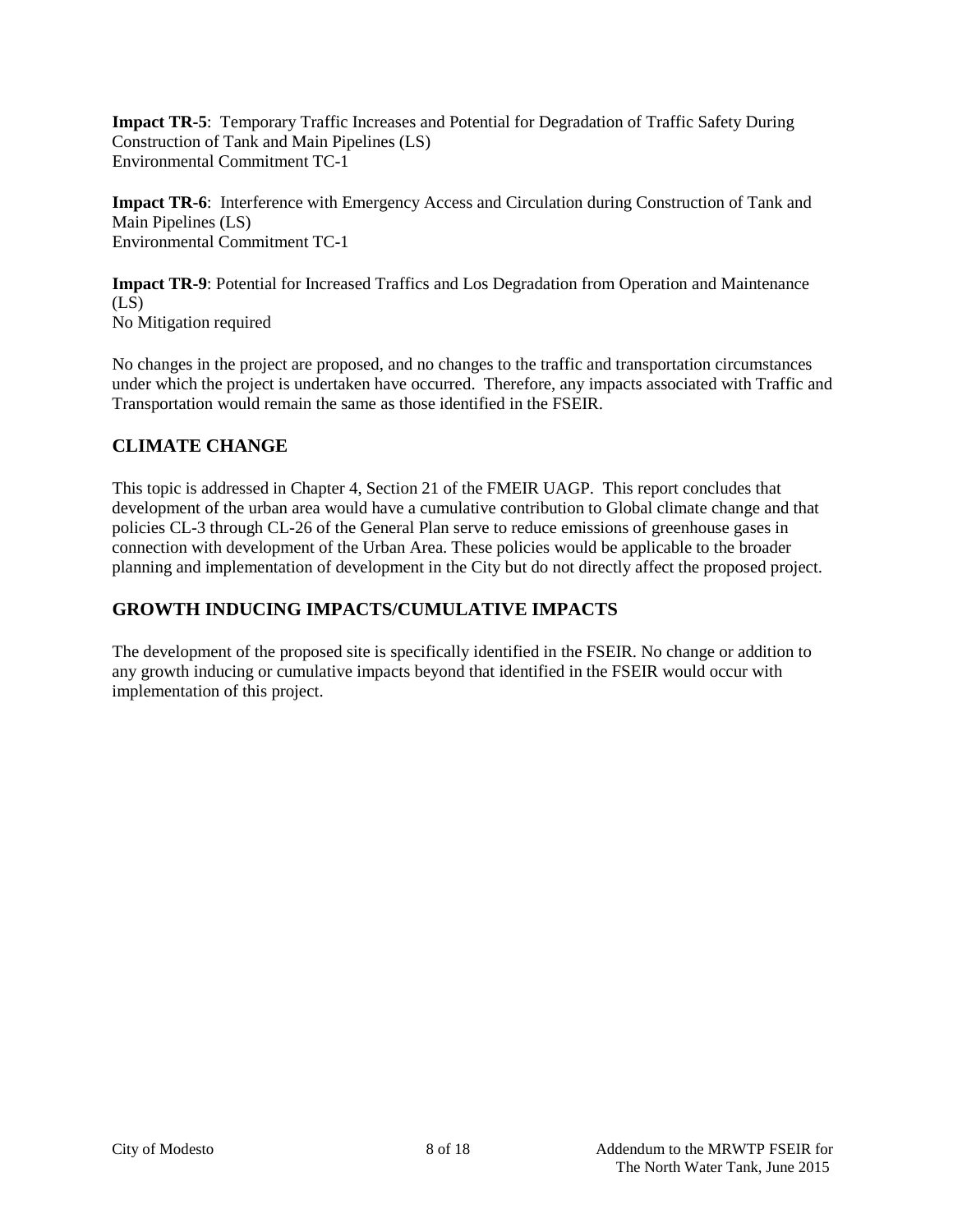# **Appendix A: MITIGATION MEASURES**

#### **Aesthetics and Visual Resources**

Environmental Commitments:

- CS-1 Construction staging areas for equipment, personal vehicle parking, and material storage shall be sited as far as possible from major roadways, and locations shall be approved by the City or MID as appropriate. The locations of the staging areas shall be reflected in the contract documents.
- CS-2 Opportunities for screening staging areas with existing topography and vegetation will be maximized. If chain-link security fencing is placed around such areas, slats or screening of an earth tone or other neutral color should be used unless obstruction of views into the area poses a security concern.
- CS-3 Construction work hours will be limited to reduce construction impacts on residences near the selected downstream facilities locations.
- SD-1 To reduce visibility from roads and sensitive land uses, the north and west storage tanks and aboveground pressure valve buildings will be placed well away from the site boundaries. These storage tanks and pressure valves will be designed to conform to the existing character of the surrounding land use through use of matching paint colors, fencing materials, and landscaping. The painting palette for each site will be selected to match the colors and tones of the surrounding neighborhood. Building materials used in the tanks and valves will be selected to match the character of surrounding land uses.
- SD-2 To reduce visibility of the structure's height and bulk, partial burial of the north and west water storage tanks and/or control valves will be implemented where feasible. If located in aboveground structures, block wall screening and landscaping will be used.
- SD-3 To minimize any effects from introduced light sources and reflected light, all structures and hardware surfaces (with the exception of the southeastern tank) will be finished with paint or other treatments to minimize daytime glare and reflectivity, including components such as grates, railings, piping, roofs, and other metal fixtures. All surfaces affected by the proposed project will be covered with non-glare surfacing.
- SD-4 To reduce the effects of night illumination, all lights (with the exception of those at the southeastern tank) will be shielded and directed away from sensitive uses and the sky. Lighting will be internally directed with low-level intensity, sufficient only to detect movement within facility grounds. The quantity of lights used shall be the minimum required for property security to minimize incidental light. The lights shall be focused only where needed (such as building entrances) and should not provide a general "wash" of light on building surfaces. Lights shall be cutoff-type fixtures that cast low-angle illumination to minimize incidental spillover of light onto adjacent properties and open space. All lights shall provide good color rendering and natural light qualities. Low-pressure sodium and high-pressure sodium fixtures that are not color-corrected shall not be used. The lighting design shall also meet minimum safety and security standards.
- SD-5 To ensure compatibility with surrounding land uses, gates and fencing consistent with the neighborhood will be installed around the north and west tanks. Gates and fencing that are visible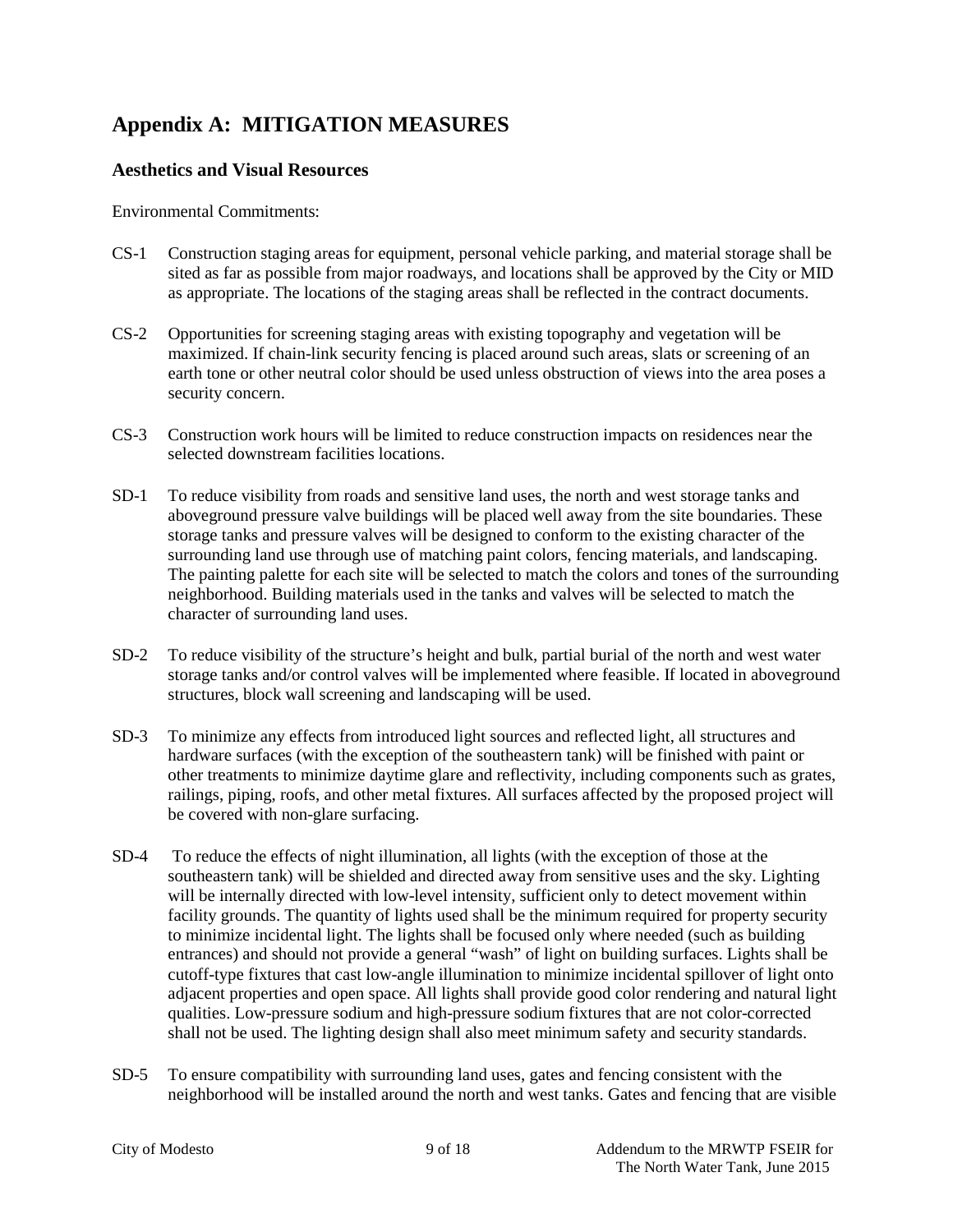from public roadways should be similar to those existing in nearby rural residential neighborhoods. Appropriate fencing materials would include block wall construction with adequate landscaping around the perimeter of facility walls. Appropriate gate materials include wood or black wrought iron (or aluminum fashioned to mimic iron).

- SD-6 A combination of earth berms, landscaping, and/or tree screening along the perimeter of the north and west tank sites will be provided. Trees can be used for screening purposes. (See *SD-7*  regarding landscaping program)
- SD-7 A landscaping program will be implemented for the north and west tank sites and aboveground pressure valve buildings. The landscaping program should be developed by a licensed landscape architect in cooperation with the project engineer. The primary goal of the program hould be to guide location, selection, installation, and maintenance of landscaping along public roadways and around new facilities to screen views, minimize exposed surface area, and maintain consistency with the surrounding character. Species selection should reflect and respect the existing mature plantings associated with residences in the area and the remaining native vegetation. The program should mandate maintenance of the landscaping for optimum survivorship, vigor, and appearance, including provisions for irrigation, pruning, mulching, and replacement planting. The owner of the facility will be responsible for maintenance of vegetation on the tank sites.

The plant palette of the landscaping shall reflect species that are native and indigenous to the project area. The species used should include trees, shrubs, and an herbaceous understory of varying heights, as well as evergreen and deciduous types. Plant variety will increase the effectiveness of the screen by providing multiple layers, seasonality, more diverse habitat, and reduced susceptibility to disease. Large shrubs that may be used as part of the landscaping for their density and color are *Heteromeles arbutifolia* (toyon), *Fremontodendron* "Ken Taylor" (hybrid flannel bush), *Ceanothus* "Ray Hartman" (Treasure Island blueblossom), and *Cercis occidentalis* (western redbud). Potential tree species that may be used for their height and structure include *Platanus acerifolia* "Bloodgood" (London plane), *Sequoia semperivirens* 'Aptos Blue' (coast redwood), and *Quercus suber* (cork oak).

### **Air Quality**

Environmental Commitments:

- AQ-1 The project will comply with San Joaquin Valley Unified Air Pollution Control District (SJVUAPCD Regulation VIII to control the generation of construction-related fugitive dust (PM10) emissions during construction activities.
- AQ-2 MID and/or the City, as applicable, will require all construction contractors employed during any phase of project construction to ensure that diesel and gasoline-powered equipment is correctly tuned and maintained according to manufacturer specifications and California air quality regulations. This requirement will be incorporated into project construction documents (plans and specifications) to ensure that it is contractually enforceable. The project applicant will similarly ensure that all vehicles and other equipment used for operation and maintenance activities once the project is on line are tuned and maintained per manufacturer specifications and current California regulations.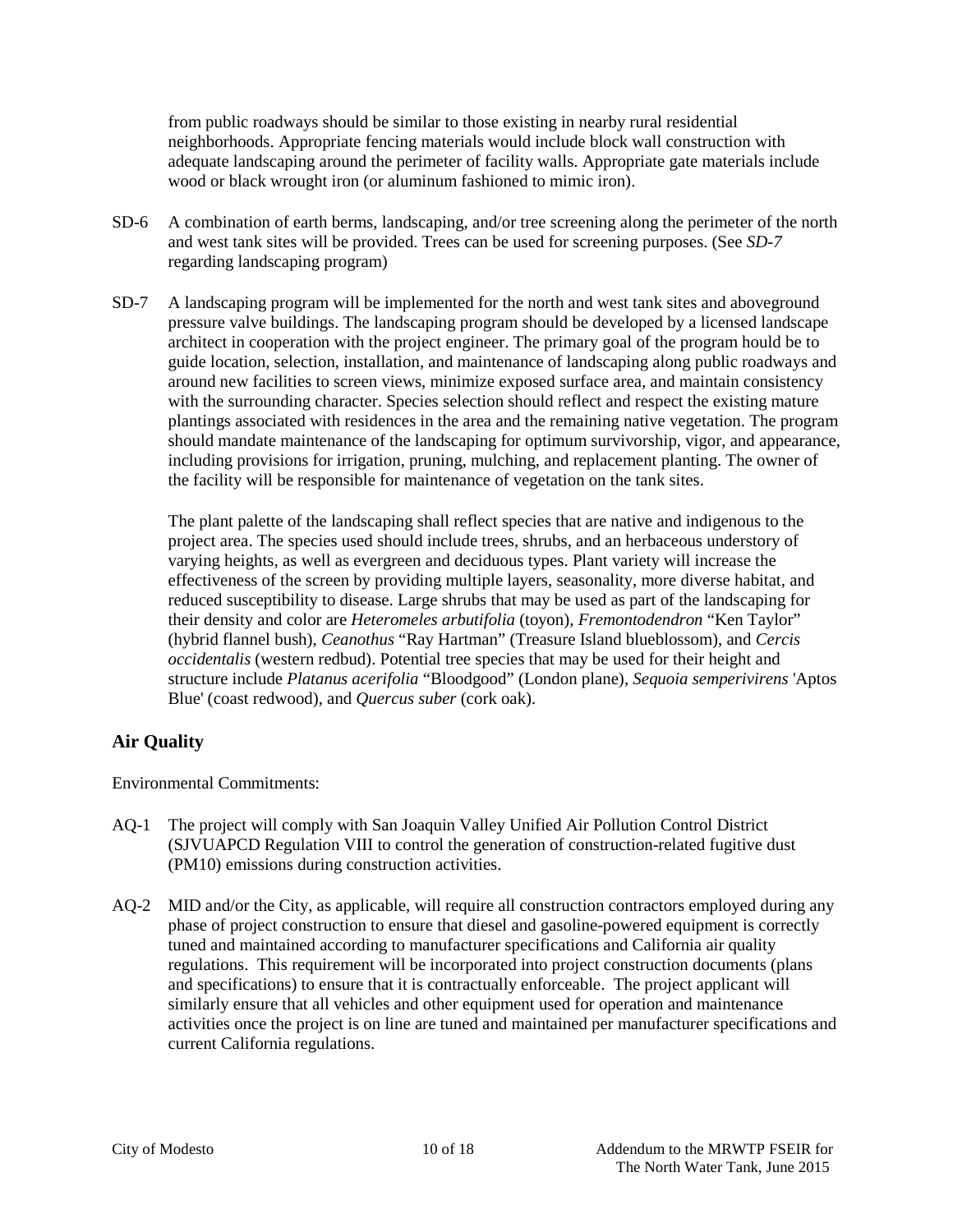- GC-3 Existing landscaping that is removed or damaged during construction will be replaced. Areas without landscaping that are disturbed by construction will be allowed to return to a natural vegetated state. Standard erosion control practices will be implemented in compliance with current state regulations to ensure restoration is successful and to minimize soil loss.
- GC-4 Planned road improvements (e.g., raised medians, turn lanes, street alignments) will be coordinated to minimize disruptions associated with this project and other projects.
- GC-5 Work area in residential areas will be restricted to the maximum length of open trench for a given segment at any given time (i.e., 200 to 500 feet). (Note, site N-1 is not presently within or in close proximity to any residential area).
- GC-6 Dust suppression and cleanup provisions (e.g., street sweeping, sidewalk cleaning, and debris removal) will be implemented, as needed by the City of Modesto and MID.
- GC-7 Roadway surfaces damaged by construction activities, including hauling operations, will be restored to preexisting conditions. (City of Modesto and MID facilities)
- GC-10 Community facilities affected by construction will be restored to preexisting conditions.

#### **Water Quality**

Environmental Commitments:

WQ-1 Because the proposed project is anticipated to result in the disturbance of more than 1 acre, coverage under the Central Valley Regional Water Quality Control Board's (RWQCB's) NPDES General Permit for Discharges of Storm Water Runoff Associated with Construction Activity (General Construction Permit) will be obtained. Obtaining coverage under the General Construction Permit requires that MID and the City obtain permit coverage and prepare a stormwater pollution prevention plan (SWPPP) for their respective portions of the project.

The SWPPP is required to describe the best management practices (BMPs) that will be implemented to control accelerated erosion, sedimentation, and other pollutants during and after project construction. The specific BMPs that will be incorporated into the erosion and sediment control plan and SWPPP will be determined during the final design phase of the Phase Two project, and will be implemented by the construction contractor in accordance with the RWQCB Field Manual. As a performance standard, these measures selected will represent the Best Available Technology that is economically achievable, and will be selected to achieve maximum sediment removal and water quality protection.

At a minimum, the SWPPP shall provide for the following measures during construction:

- regular and thorough street sweeping program;
- detailed Hazardous Materials Spill Prevention Control and Countermeasure Plan (see environmental commitment WQ-2); and
- **•** pavement inspection and repair program.

WQ-2 As part of its NPDES General Construction Permit, a Hazardous Material Spill Prevention Control and Countermeasure Plan will be prepared for the use of construction equipment for the proposed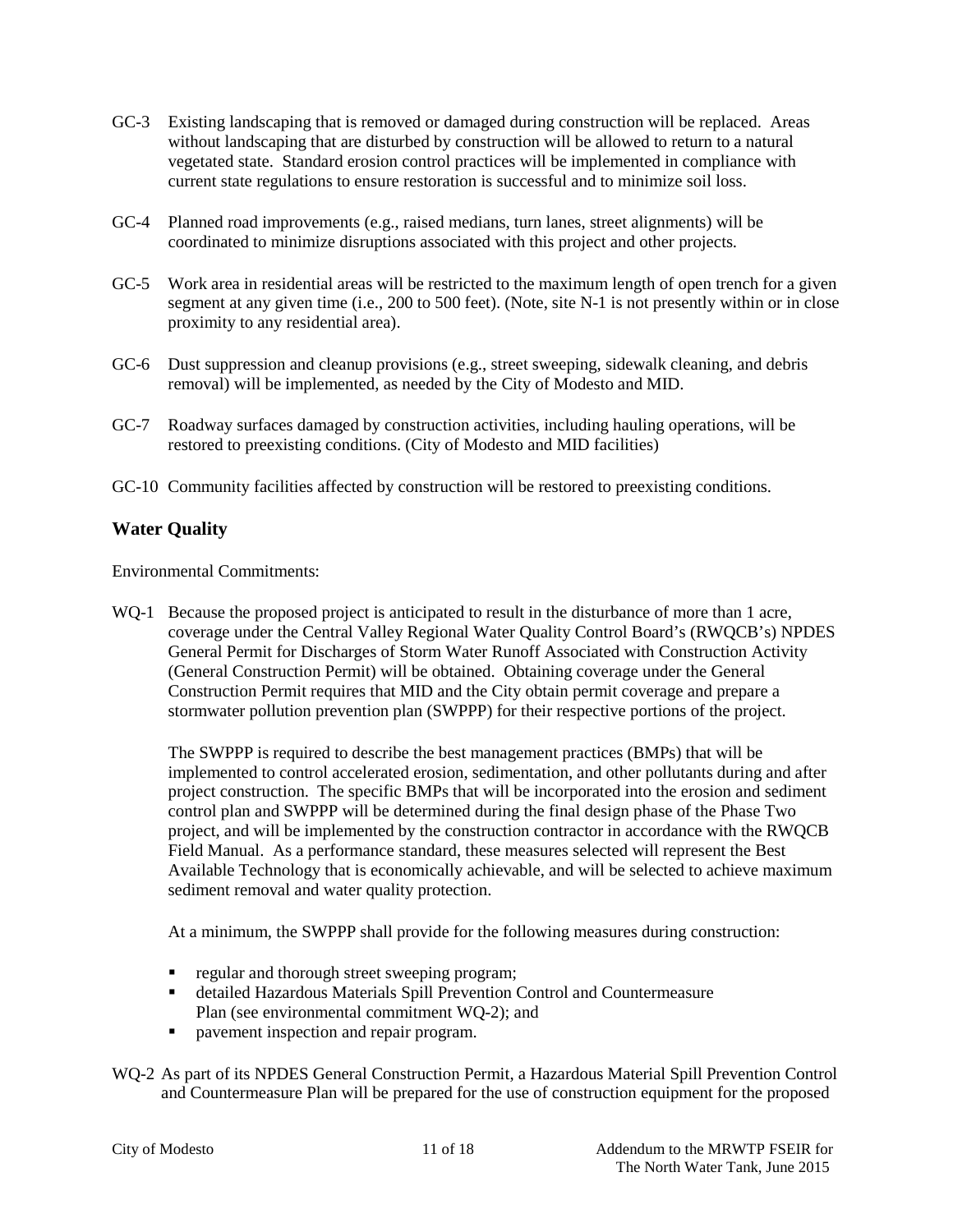project, and will minimize the potential for, and effects from, spills of hazardous, toxic, or petroleum substances during construction of the project. This plan will describe storage procedures and construction site housekeeping practices and identify the parties responsible for monitoring and spill response. The measures and monitoring procedures required under the General Construction Permit will minimize the potential for release of hazardous materials to the environment. The City and/or MID, as applicable, will review and approve the Hazardous Materials Spill Prevention Control and Countermeasure Plan before allowing construction to begin. The project proponent will routinely inspect the action area to verify that the BMPs specified in the plan are properly implemented and maintained, and immediately notify the contractor if there is a noncompliance issue and shall require compliance.

WQ-3 The federal reportable spill quantity for petroleum products, as defined in the U.S. Environmental Protection Agency's (EPA's) Code of Federal Regulations (CFR) (40 CFR 110) is any oil spill that (1) violates applicable water quality standards, (2) causes a film or sheen upon or discoloration of the water surface or adjoining shoreline, or (3) causes a sludge or emulsion to be deposited beneath the surface of the water or adjoining shorelines.

If a spill is reportable, the contractor's superintendent would notify the Stanislaus County Department of Environmental Resources and the California Department of Toxic Substances Control (DTSC), which have spill response and clean-up ordinances to govern emergency spill response. A written description of reportable releases must be submitted to the RWQCB. This submittal must include a description of the release, including the type of material and an estimate of the amount spilled, the date of the release, an explanation of why the spill occurred, and a description of the steps taken to prevent and control future releases. The releases would be documented on a spill report form.

If a reportable spill has occurred and results determine that project activities have adversely affected groundwater quality in excess of water quality standards, a detailed analysis will be performed by a Registered Environmental Assessor to identify the likely cause of contamination. This analysis will conform to American Society for Testing and Materials (ASTM) standards, and will include recommendations for reducing or eliminating the source or mechanisms of contamination. Based on this analysis, the City, MID, and/or their contractors will select and implement measures to control contamination, with a performance standard that groundwater quality must be returned to baseline conditions. These measures will be subject to approval by the City and MID.

#### Mitigation Measures:

- WR-12a: Street Sweeping: To minimize the amount of pollutants entering the storm drain system, water storage tank roadways and other paved areas will be cleaned regularly using street sweeping equipment. Additionally, litter and debris that may accumulate on the project site will be regularly collected and properly disposed of at a landfill in accordance with proper waste disposal procedures. These activities shall be the responsibility of City and/or its contractors.
- WR-12b: Best Management Practices to Maximize Storm Water Quality: BMPs shall be used on the tank sites to maximize storm water quality during project operations. The BMPs shall include a combination of source control and treatment systems, and shall be selected to be consistent with the City's Comprehensive Stormwater Management Program.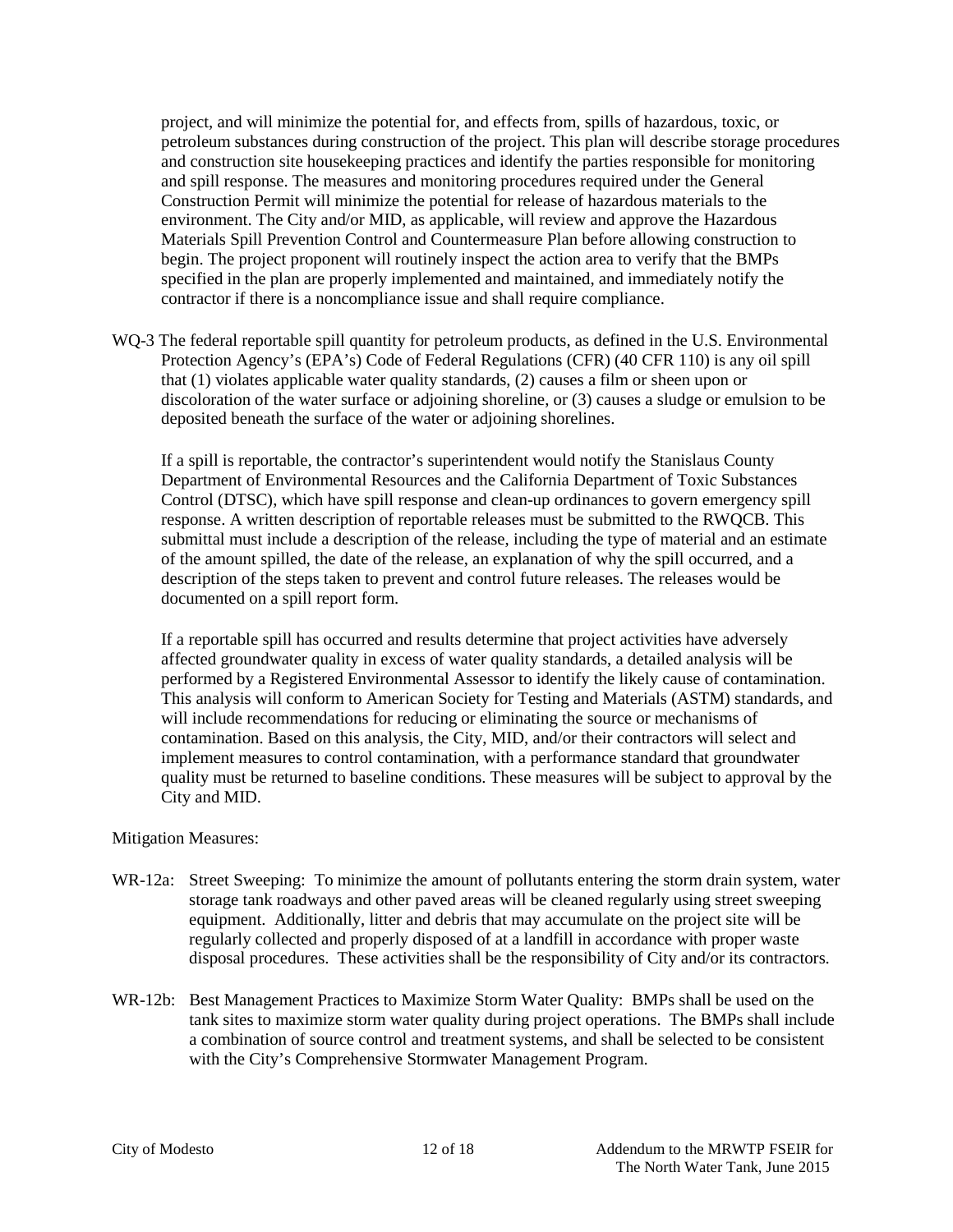BMPs may include but not be limited to the following:

- Grass strips, high infiltration substrates, and grassy swales shall be used where feasible throughout the tank sites to reduce runoff, serve as biofilters, and provide initial storm water treatment. This type of treatment would apply particularly to paved areas.
- Physical devices shall be placed at outlets of pipes and channels to reduce the velocity or the energy of exiting water. Outlet protection helps to prevent scour and to minimize the potential for downstream erosion by reducing the velocity or energy of concentrated storm water flows.
- Pervious/porous pavement shall be used to reduce runoff when economically feasible. The pavement is a unique cement-based concrete product that has a porous structure which allows rainwater to pass directly through the pavement and into the soil.

The City and/or its contractors shall inspect following construction to ensure that all identified BMPs have been properly installed. The project shall adopt a regular maintenance and monitoring schedule to ensure that these BMPs function properly during project operations. If necessary, additional BMPs shall be designed and implemented if those originally constructed do not achieve the identified performance standard.

WR-12c: Appropriate Design on Retention Facilities: All infiltration features shall be constructed to maximize the distance between the base of the infiltration feature and the groundwater table, and in no case shall the bottom of the feature be less than 10 feet above the groundwater table.

#### **Noise**

Environmental Commitments:

- NR-1: The construction contractor will employ noise-reducing construction practices such that noise from construction does not exceed applicable City or County noise ordinance limits. Measures that may be used to limit noise may include but are not limited to:
	- locating equipment as far as practical from noise-sensitive receptors, including residences and occupied hospital facilities;
	- using sound control devices (e.g., properly operating mufflers) on construction equipment and vehicles;
	- using noise-reducing enclosures around noise-generating equipment (i.e., engines), and shrouds or shields around impact tools; and
	- limiting the hours of construction activities to the hours indicated in subsection (b) of section 4-9.103 from the City's Noise Ordinance (between 9:00 p.m. and 7:00 a.m., daily and 9:00 p.m. and 9:00 a.m. Saturdays, Sundays, and Federal and State holidays) when work is within 150 feet of residences.
- NR-2 The construction contractor will prepare a detailed Noise Control Plan based on the construction methods proposed. This plan will identify specific measurements that will be taken to ensure compliance with the noise limits specified above. The noise control plan will be reviewed and approved by the City/MID before any noise-generating construction activity begins.
- NR-3 Prior to construction, the City and/or MID will notify residences along the construction areas of the construction schedule in writing. MID/City will designate a noise disturbance coordinator, who will be responsible for responding to complaints regarding construction noise. The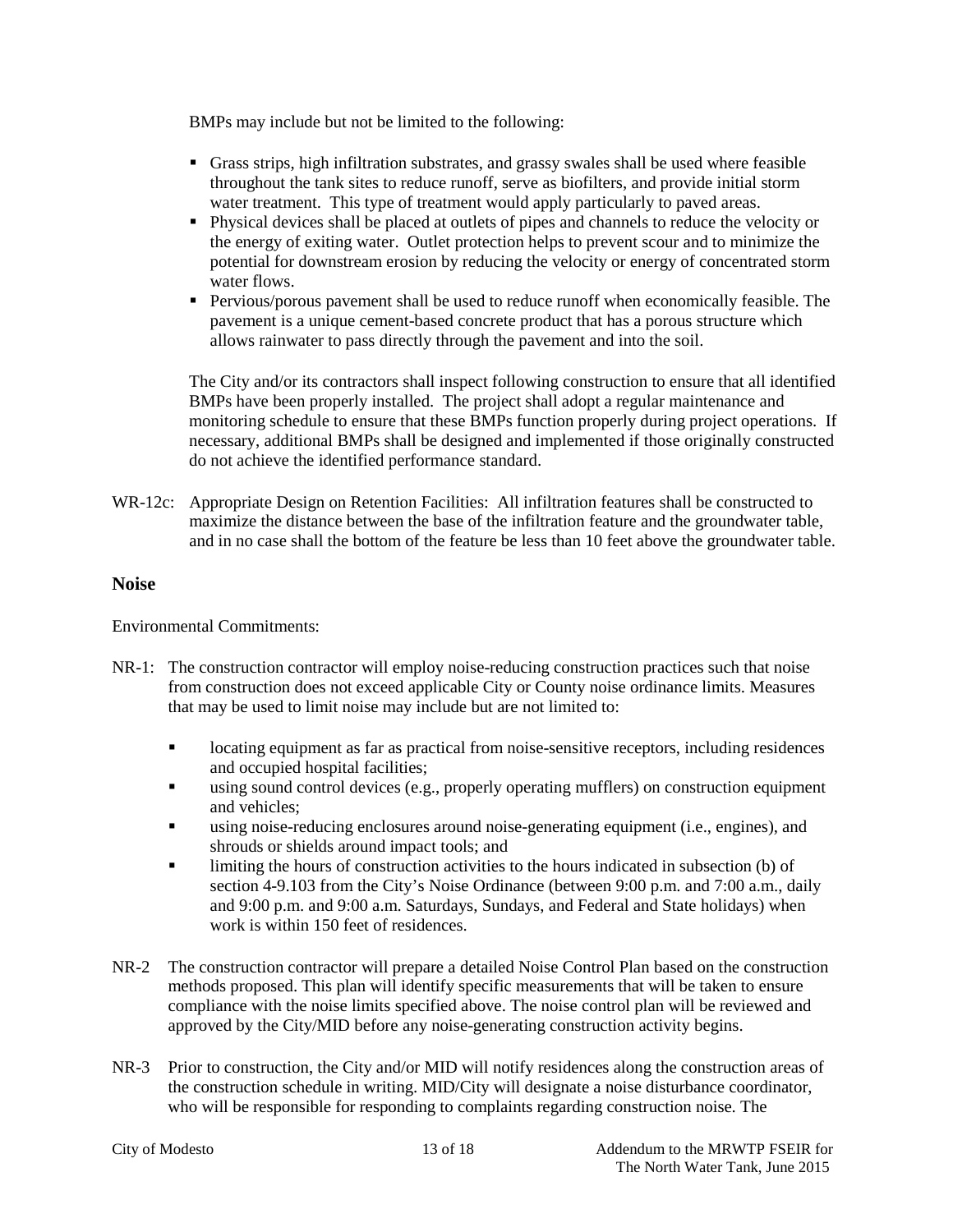coordinator will determine the cause of the complaint and will ensure that reasonable measures are implemented to correct the problem. A contact telephone number for the noise disturbance coordinator will be conspicuously posted on construction site fences and will be included in the written notification of the construction schedule sent to nearby residents in the identified range. These duties may be delegated to the City's contractor in the project specifications.

- GC-9 Fact sheets and public updates to inform the community about progress of the project will be provided.
- GC-10 Community facilities affected by construction will be restored to preexisting conditions.

#### **Cultural Resources**

Environmental Commitments:

CR-1 If paleontological resources are discovered during ground-disturbing activities, the construction contractor shall stop work in that area and within 100 feet of the find until a qualified paleontologist can assess the significance of the find and develop appropriate treatment measures. Treatment may include preparation and recovery of fossil materials so that they can be housed in an appropriate museum or university collection, and may also include preparation of a report for publication describing the finds. The City or MID, as applicable, shall be responsible for ensuring that the recommendation of the paleontologist regarding treatment and reporting are implemented.

#### Mitigation Measures:

- CR-1 Stop work, contact qualified archaeologist, assess significance of the find, and develop appropriate treatment measures. If buried archaeological resources, such as chipped or ground stone, historic debris, building foundations, or human bone, are inadvertently discovered during ground-disturbing activities, work will stop in that area and within 100 feet of the find until a qualified archaeologist can assess the significance of the find and, if necessary, develop appropriate treatment measures in consultation with the MID, the City, and other appropriate agencies.
- CR-2 Stop work, notify county coroner, and notify California Native American Heritage Commission if remains are Native American in origin. If human remains of Native American origin are discovered during project construction, it is necessary to comply with state laws relating to the disposition of Native American burials, which fall within the jurisdiction of the Native American Heritage Commission (Pub. Res. Code Sec. 5097). If any human remains are discovered or recognized in any location other than a dedicated cemetery, there will be no further excavation or disturbance of the site or any nearby area reasonably suspected to overlie adjacent human remains until:
	- a. the coroner of the county has been informed and has determined that no investigation of the cause of death is required; and
	- b. if the remains are of Native American origin,
		- 1. the descendants of the deceased Native Americans have made a recommendation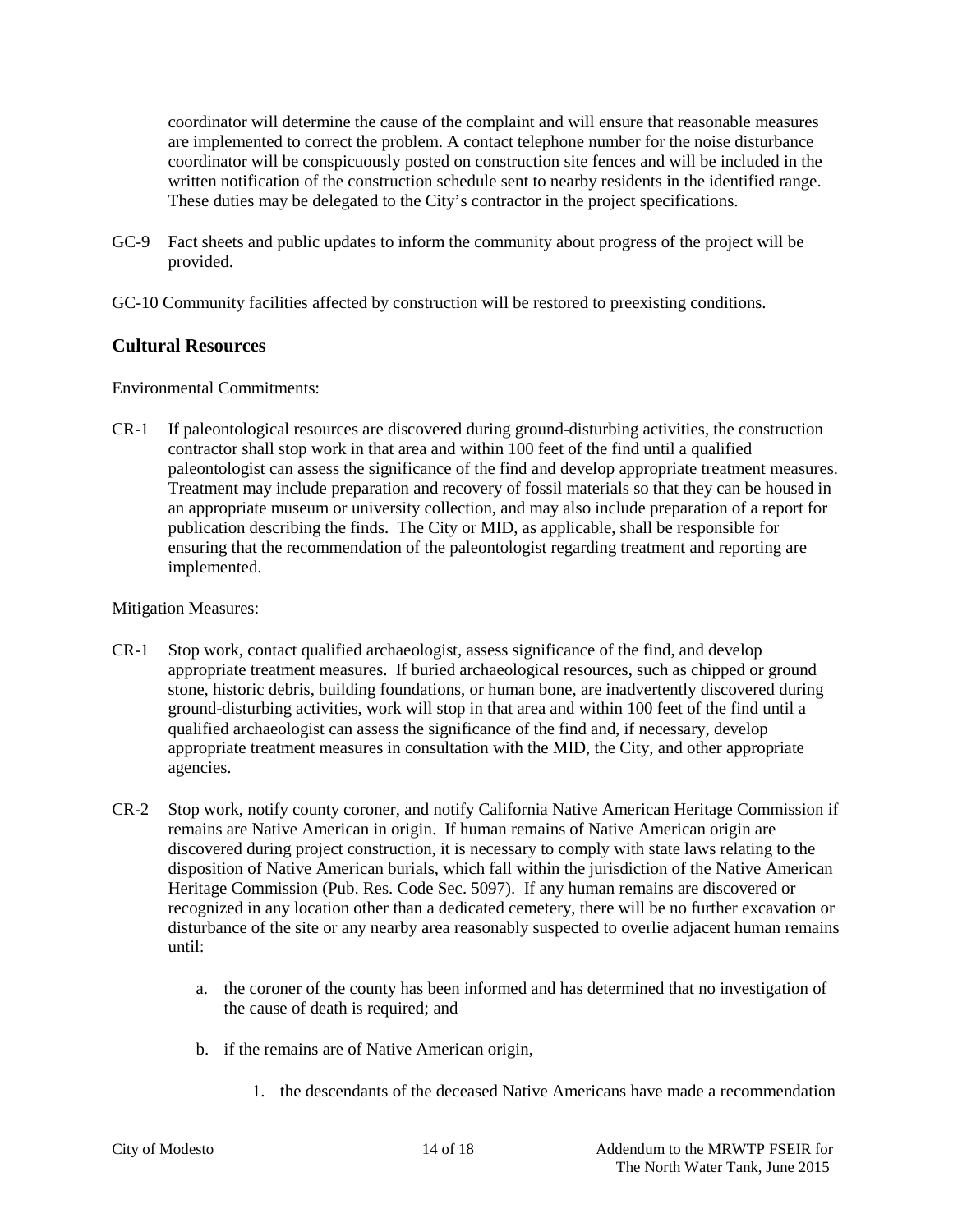to the landowner or the person responsible for the excavation work, for means of treating or disposing of, with appropriate dignity, the human remains and any associated grave goods as provided in Public Resources Code Section 5097.98, or

2. the Native American Heritage Commission was unable to identify a descendant or the descendant failed to make a recommendation within 24 hours after being notified by the commission.

According to California Health and Safety Code, six or more human burials at one location constitute a cemetery (Section 8100) and disturbance of Native American cemeteries is a felony (Section 7052). Section 7050.5 requires that construction or excavation be stopped in the vicinity of discovered human remains until the coroner can determine whether the remains are those of a Native American. If the remains are determined to be Native American, the coroner must contact the California Native American Heritage Commission.

#### **Biological Resources**

#### Mitigation Measures:

- Bio-3: Implement the DFG Guidelines for Swainson's Hawk Foraging Habitat Mitigation:The City will retain a qualified wildlife biologist to conduct preconstruction surveys for Swainson's Hawk foraging habitat on undeveloped tank sites and/or pipelines outside of existing roadways. The preconstruction surveys will be conducted to determine where active Swainson's Hawk nests are present within 10 miles of the project construction sites and will include, at a minimum, a study of the eight previously recorded nest sites. If the project construction site is not suitable Swainson's Hawk foraging habitat, then no further mitigation is required. If agricultural habitat is removed within 10 miles of a known, active Swainson's Hawk nest, the City will compensate to the extent specified by DFG to replace lost foraging habitat. Habitat compensation ratios will depend on the distance of the affected habitat from known, active nests, as specified in DFG mitigation guidelines for Swainson's hawks. The publication Staff Report Regarding Mitigation for Impacts to Swainson's Hawk (*Buteo swainsoni*) in the Central Valley of California, published by DFG (1994), recommends mitigation for the removal of suitable Swainson's hawk foraging habitat at a ratio determined by the distance to the nearest active nest. The City will implement the measures identified or their functional equivalents, based on the recommendations of the qualified wildlife biologist.
- Bio-4: Retain a Qualified Biologist to Conduct a Preconstruction Survey for Nesting Swainson's Hawk: If construction is scheduled to occur during the Swainson's Hawk breeding season (generally March 1-August 15), the City will retain a qualified wildlife biologist to conduct preconstruction surveys for nesting Swainson's Hawks on undeveloped tank sites and/or pipelines outside of existing roadways. The preconstruction surveys will be conducted to determine whether there is suitable nesting habitat within a 0.5-mile radius of the construction site. If no Swainson's Hawks are found nesting within the areas surveyed, then no further mitigation is required. If Swainson's Hawks are found nesting within a 0.5-mile radius of the construction site, DFG will be consulted to determine where a no-disturbance buffer would be required until after the young have fledged (as determined by a qualified wildlife biologist). Impact avoidance measures will be conducted pursuant to DFG mitigation guidelines. The City will implement the measures identified or their functional equivalents, based on the recommendations of the qualified wildlife biologist.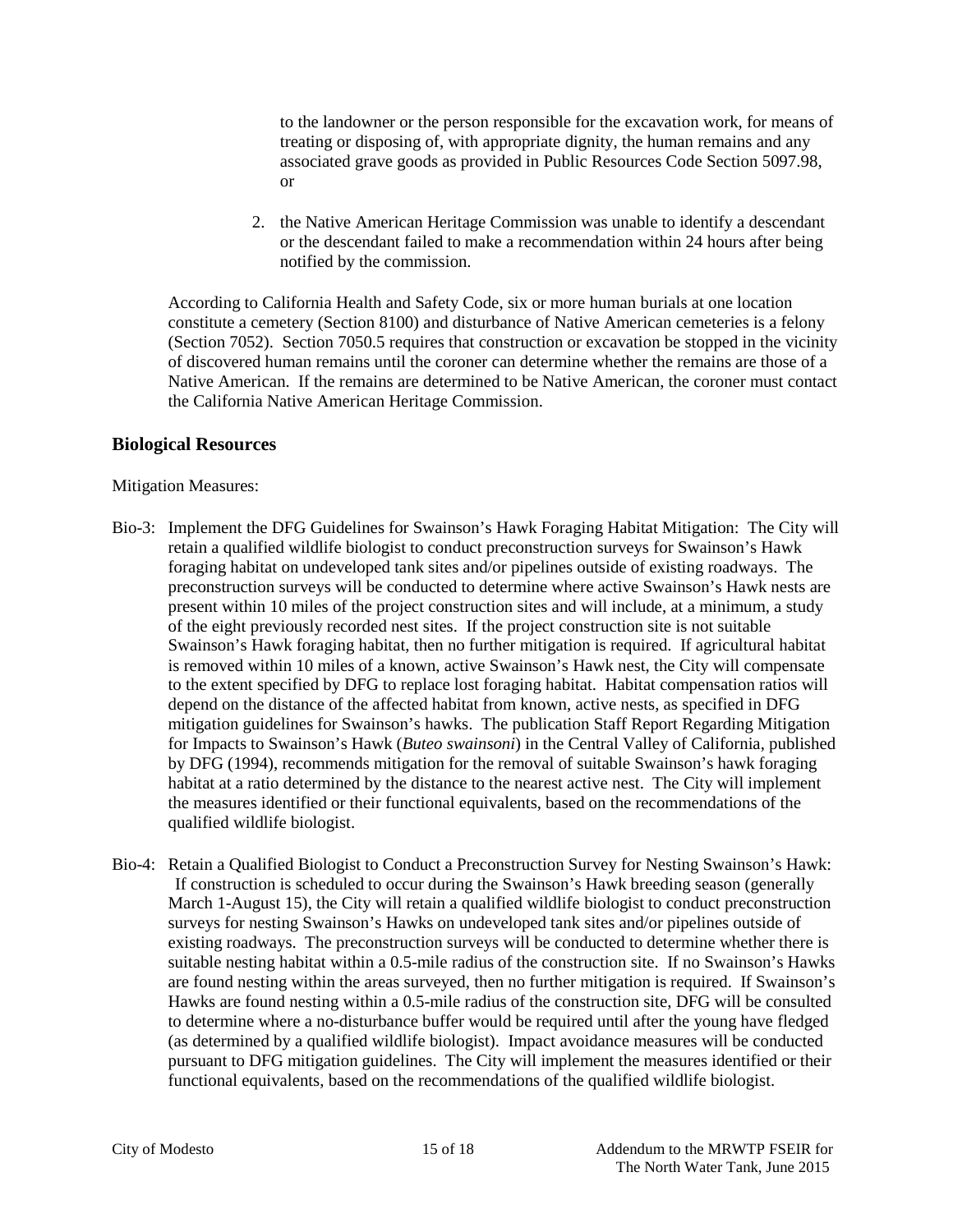- Bio-5: Conduct Preconstruction Surveys for Active Burrowing Owl Burrows and Implement the California Department of Fish and Game Guidelines for Burrowing Owl Mitigation, if Necessary: DFG (1994) recommends that preconstruction surveys be conducted to locate active Burrowing Owl burrows in the project area and in a 250-foot-wide buffer zone around the project area. The City will retain a qualified biologist to conduct preconstruction surveys for active burrows on undeveloped tank sites and/or pipelines outside of existing roadways. The preconstruction surveys will include a nesting season survey and a wintering season survey during the year immediately preceding construction. If no Burrowing Owls are detected, then no further mitigation is required. If active Burrowing Owls are detected in the survey area, the City will implement the following measures or their functional equivalents, based on the recommendations of the qualified wildlife biologist.
	- Occupied burrows will not be disturbed during the nesting season (February 1-August 31).
	- When destruction of occupied burrows is unavoidable during the non-nesting season (September 1-January 31), unsuitable burrows will be enhanced (enlarged or cleared of debris) or new burrows created (installing artificial burrows) at a ratio of 2:1 on protected lands approved by DFG. Newly created burrows will follow guidelines established by DFG.
	- $\blacksquare$  If owls must be moved away from the project area, passive relocation techniques (e.g., installing one-way doors at burrow entrances) will be used instead of trapping. At least 1 week will be necessary to accomplish passive relocation and to allow owls to acclimate to alternate burrows.

If active Burrowing Owl burrows are found and the owls must be relocated, the City will offset the loss of foraging and burrow habitat in the project area by acquiring and permanently protecting a minimum of 6.5 acres of foraging habitat per occupied burrow indentified in the project area. The protected lands should be located adjacent to the occupied Burrowing Owl habitat in the project area or at another occupied site near the project area. The location of the protected lands will be determined in coordination with DFD. The City will also prepare a monitoring plan and provide long-term management and monitoring of the protected lands. The monitoring plan will specify success criteria, identify remedial measures, and require an annual report to be submitted to DFG.

If avoidance is the preferred method of dealing with potential impacts, no disturbance should occur within 160 feet of occupied burrows during the nonbreeding season (September 1-January 31) or within 250 feet during the breeding season. Avoidance also requires that at least 6.5 acres of foraging habitat (calculated based on an approximately 300-foot foraging radius of an occupied burrow), contiguous with occupied burrow sites, be permanently preserved for each pair of breeding Burrowing Owls or single unpaired resident bird. The configuration of the protected site will be submitted to DFG for approval.

#### **Transportation/Traffic**

#### Environmental Commitments:

TC-1: The City will require that the contractor prepare and implement a Traffic Control Plan in order to mitigate the project's construction-related traffic impacts. The Traffic Control Plan will ensure that adequate level of service is maintained, or in areas where level of service standards are not being met, that the project will not further degrade level of service. The Traffic Control Plan will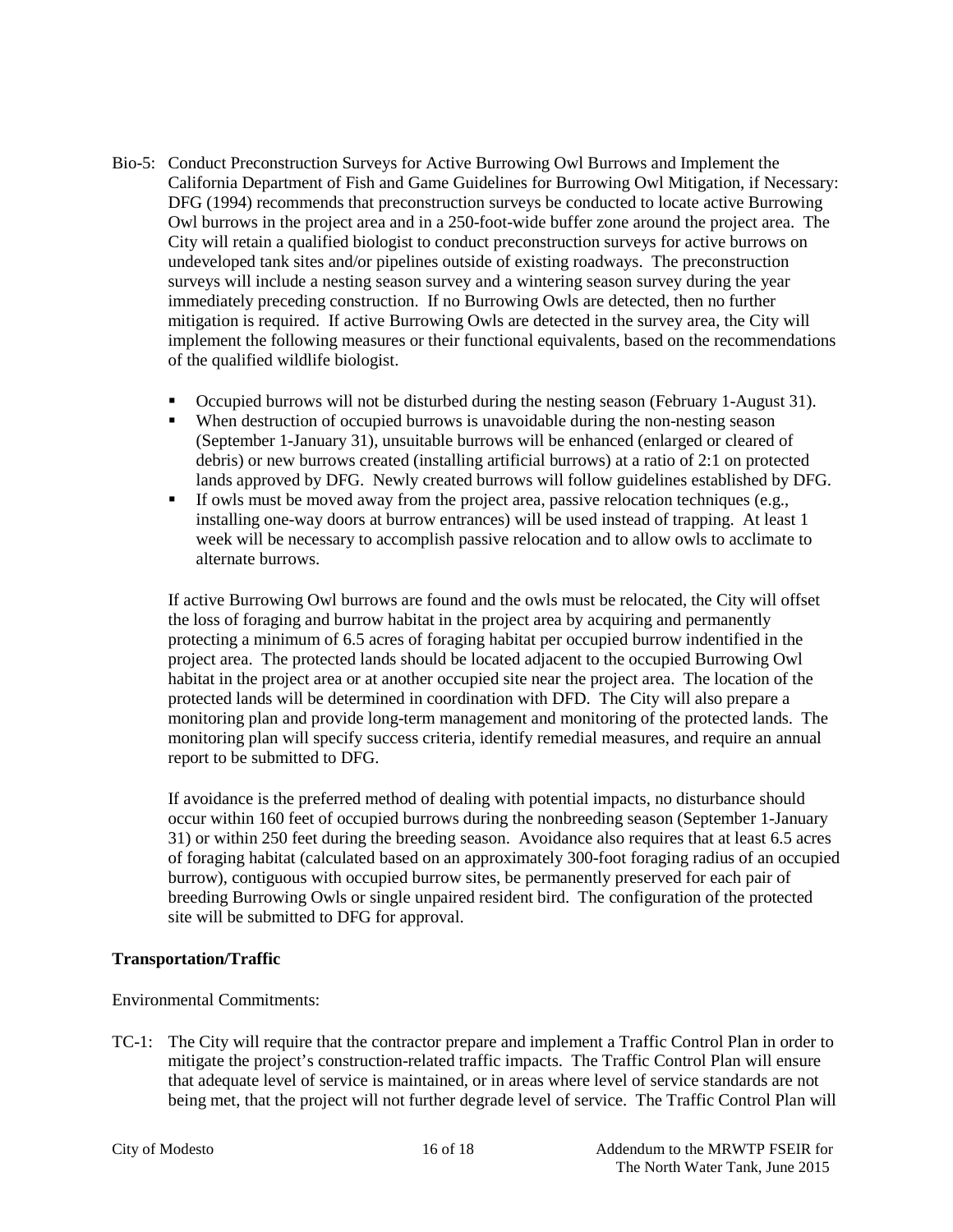also reduce potential safety hazards and other risks associated with construction activities. The contractor will develop and implement a Traffic Control Plan as part of the overall Construction Management Plan, in accordance with City and Caltrans policies. The Traffic Control Plan will be implemented throughout the course of project construction, and will include the following elements to reduce traffic congestion and improve traffic safety along all impacted roadways.

- Ensure internal coordination on the part of the City regarding construction hours of operation and lane closures. Develop a plan for communicating construction plans with transit providers, emergency service providers, residences, and businesses located in the project vicinity, and anyone else who may be affected by project construction.
- Follow all City guidelines for lane closures caused by construction activities.
- **EXECUTE:** Limit lane closures during peak commuting hours to the extent possible. Identify roadway segments or intersections that are at or approaching level of service (LOS) that exceeds local standards, and provide for construction-generated traffic to avoid these locations at the peak periods, either by traveling different routes or by traveling at non-peak times of day. No lane closures will be allowed during peak commuting hours where level of services standards are not currently met.
- Install traffic control devices as specified in the California Department of Transportation's *Manual of Traffic Controls for Construction and Maintenance Works Zones* (California Department of Transportation 1996).
- Require traffic controls in the construction zones, including flag persons wearing bright orange or red vests and using a "Stop/Slow" paddle to control oncoming traffic.
- Require that access to driveways and private roads outside the immediate construction zone be maintained at all times.
- Develop a business notification plan for access to local businesses in and adjacent to the construction zone.
- **Provide alternate routes for bicyclists and pedestrians during sidewalk, bike lane, and** recreation trail closures
- **Provide notification to the public of temporary closures of roadways, sidewalks, bike lanes,** and recreation trails. Require that advance notice signs of upcoming construction activities be posted at least 1 week in advance so that motorists, bicyclists, and pedestrians are able to avoid traveling through the project area during these times.
- **Consult with emergency service providers and develop an access and circulation plan for use** by emergency vehicles when lane closures and/or detours are in effect. If lane closures occur, provide advance notice to local fire and police departments to ensure that alternative evacuation and emergency routes are designed to maintain response times.
- Construction warning signs should be posted in accordance with local standards or those set forth in the Manual on Uniform Traffic Control Devices (FHWA 2001), in advance of beginning construction in a particular area and at any intersection that provides access to the construction area;
- Require that written notification be provided to all contractor employees regarding appropriate routes to and from the construction site, and the weight and speed limits on local roads used to access the construction site;
- Specify that signs be posted at all active construction areas giving the name and telephone number or e-mail address of the City staff person designated to receive complaints regarding construction traffic.

#### Mitigation Measures:

TR-4: Maintain Traffic Lanes and Limit Hours of Construction: The City of Modesto's selected